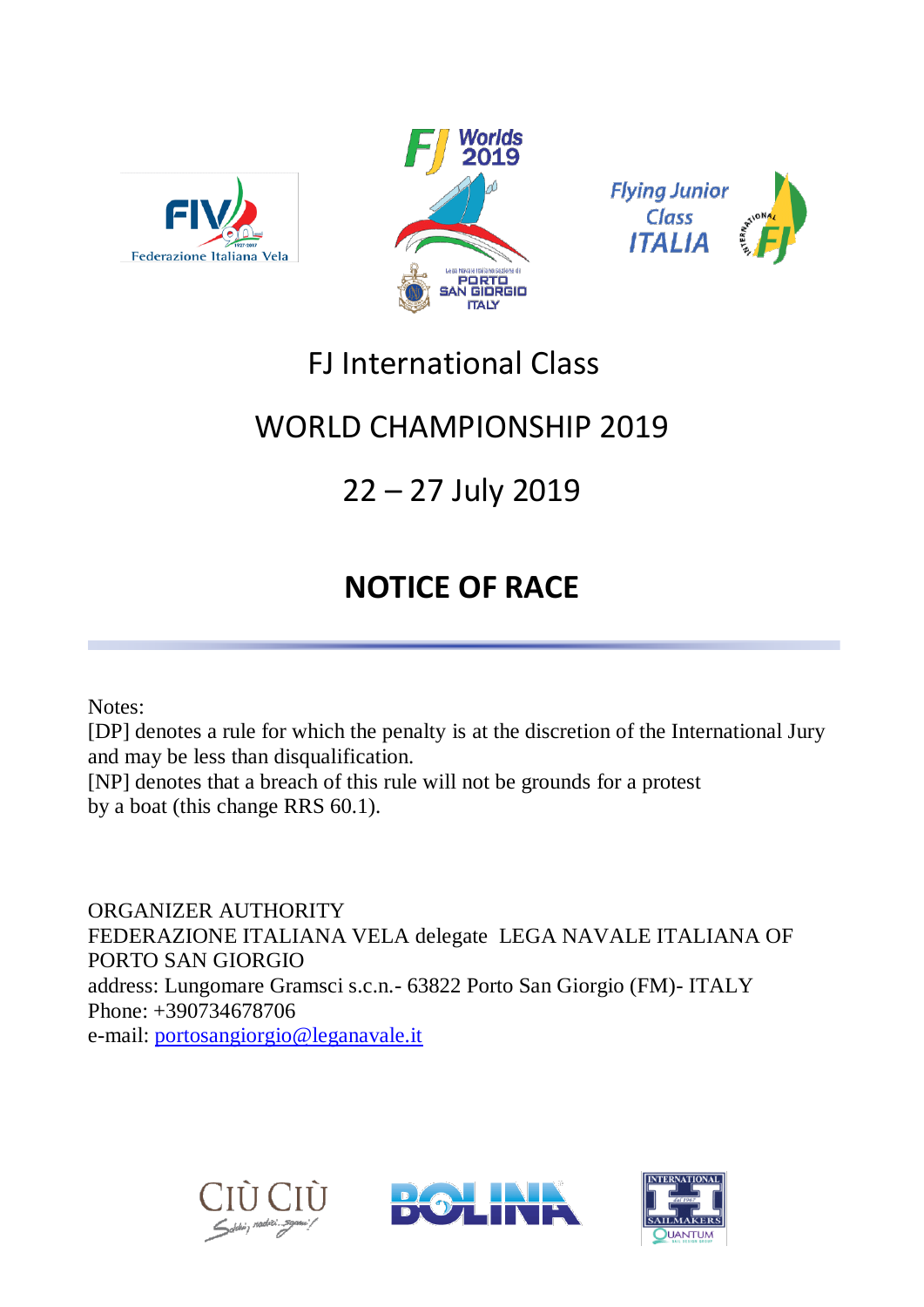#### 1. RULES

- 1.1 The regatta will be governed by the rules as defined in the Racing Rules of Sailing (RRS) 2017 – 2020.
- 1.2 The following prescriptions of the Italian national authority, FIV, will apply: Federazione Italiana Vela Prescriptions 2, 4, 5, 6, 9, 10 and 11. See Attachment A for the text of the applicable prescriptions.
- 1.3 All Italian competitors shall be FIV members and have a valid medical certificate
- 1.4 The regatta will be governed by this Notice of race, by the Race Instruction and by subsequent notice that will be displayed on official notice board. In case of conflict, IdR and Official Notice will take precedence (this change RRS 63.7)
- 1.5 In accordance with RRS G3, a boat chartered or loaned for this event may carry national letters or a sail number in contravention of the class rules.
- 1.6 In accordance with RRS G1.1 (c), competitors may use personal sailing numbers assigned by National Class Association.
- 1.7 If there is a conflict between languages, the English text will take precedence.

#### 2. ADVERTISING [DP] [NP]

- 2.1 Competitor advertising shall comply with RRS 80 and World Sailing Regulation 20.
- 2.2 Boats may be required to display advertising and bow numbers chosen and supplied by the organization authority.
- 2.3 Italian competitors that display advertising need to have a valid FIV licence.

## 3. ELIGIBILITY AND ENTRY

- 3.1 The regatta is open to boats of Flying Junior International Class.
- 3.2 Competitors under 18 year of age shall present a entry form signed by parent (guardian) that consent allow to comply whit the rules (RRS 3.1 b) and that, during the event, he assumes the responsibility of letting him go down in the





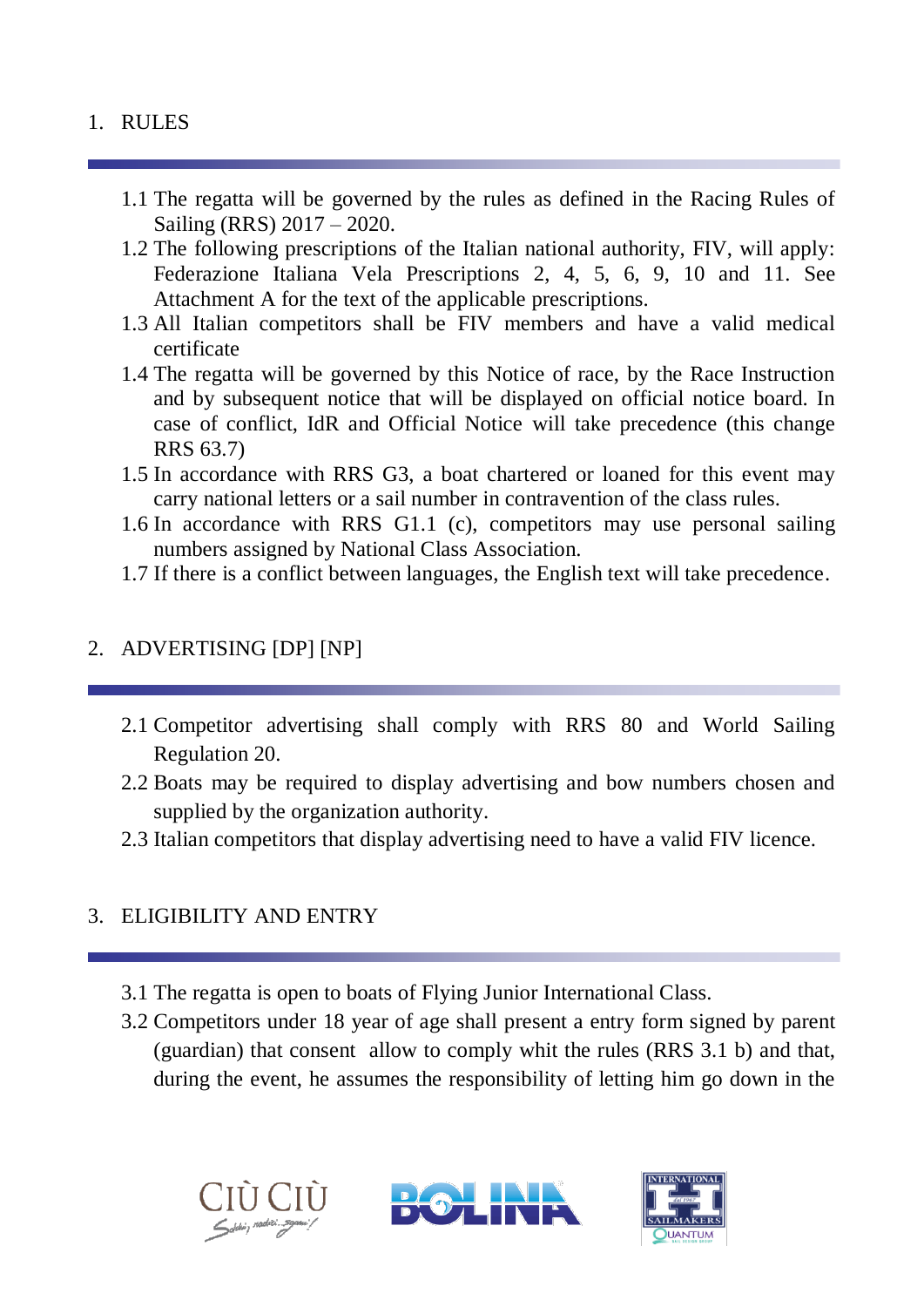water to race. The forms can be downloaded from the Italian Fj Class web site.

- 3.3 Eligible boats shall enter by completing the online entry form on the Italian Fj Class web site until  $10^{th}$  of July 2019 and paying the required fee. The Organizing Authority may accept late entry until  $22<sup>nd</sup>$  of July 2019. In this case the registration fee will be increased by at least 50% (as regulations Federazione Italiana Vela)
- 3.4 Crew nominated for this event shall remain the same throughout the event. Emergency changes may be made only with written permission of the race committee.

#### 4. FEES

| 4.1 Required fees are as follows: |  |  |  |
|-----------------------------------|--|--|--|
| € 130,00                          |  |  |  |
| $\in 200,00$                      |  |  |  |
| € 300,00                          |  |  |  |
| € 450,00                          |  |  |  |
|                                   |  |  |  |

## 4.2 Way to pay

The fee can be paid with a bank transfer to the following bank account:

IBAN IT71 O030 6969 4501 0000 0000 418, BIC SWIFT: BCITITMM, INTESA SAN PAOLO, filiale di Fermo.

The reason of payment must have a reference to the sail number of the boat. A scan of the bank transfer and a copy of entry form needs to be send to [portosangiorgio@leganavale.it](mailto:portosangiorgio@leganavale.it)

4.3 Fee discount

Teams from abroad who will partecipate to the italian open championship 2019 in Brenzone, Garda lake, will gain a 20% discount on the entry fee of the world champioship and the same discount on the entry fee of the italian championship. The italian championship will be race from 1st to 3rd of August





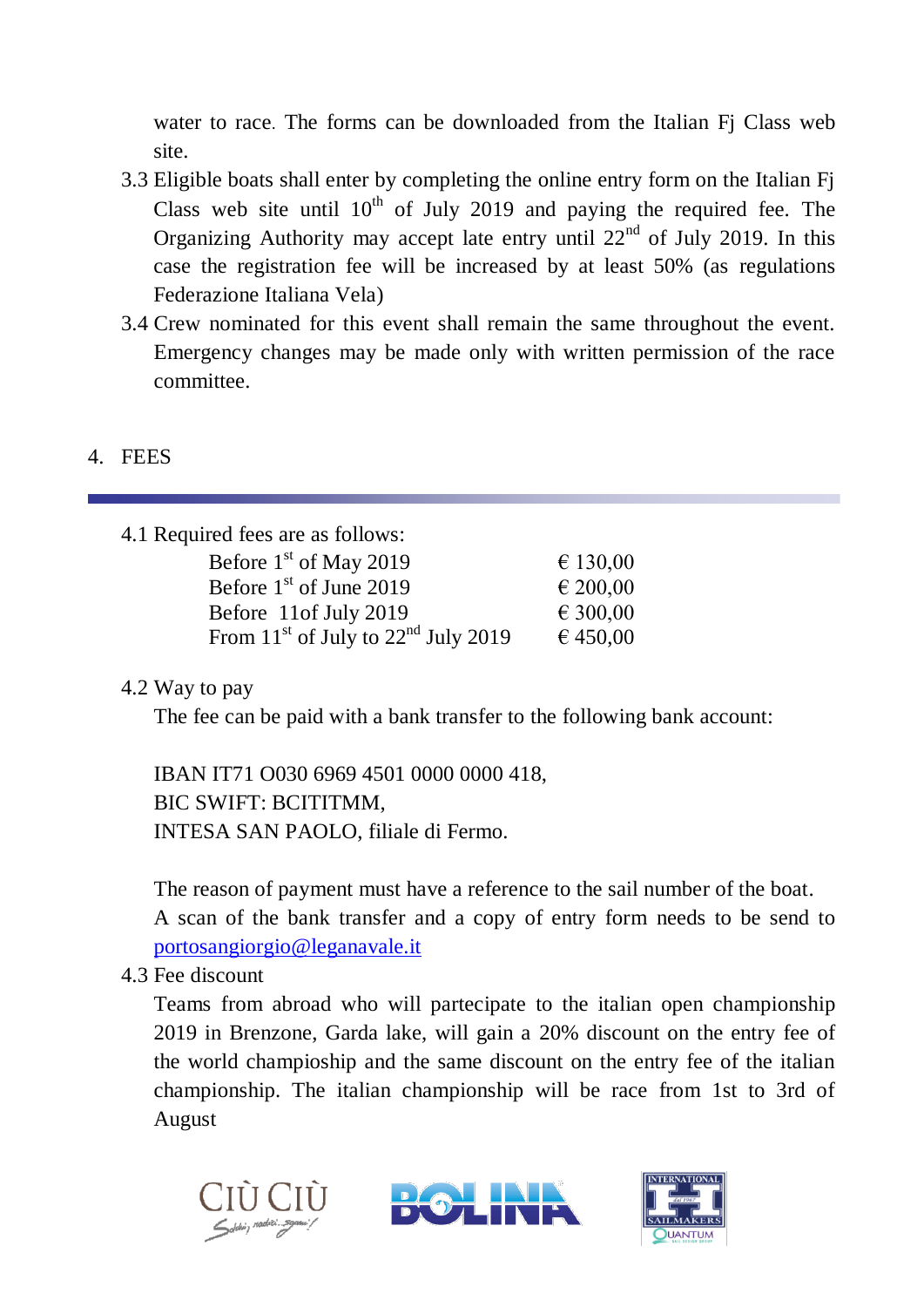- 4.4 The entry fee shall payed after entering. The entry fee is not-refundable, with the exception of the championship being cancelled by the Organization Authority or if the entry is rejected.
- 4.5 The entry fee include the benefits listed on the FJ Class Website

#### 5. SCHEDULE

- 5.1The scheduled time for the warning signals for the first race is 12:00 a.m. of  $24<sup>th</sup>$  of July.
- 5.2 The time of warning signal for the first race for the days after the first will be communicate to the Race Comity whit posting notice on official Notice Board before 08:00 p.m. of the previous day.
- 5.3 The schedule of races and dates of racing is as follows:

| 22 <sup>nd</sup> of July | Measurements         | 09:00 a.m. to 08:00 p.m |                                      |
|--------------------------|----------------------|-------------------------|--------------------------------------|
| $23rd$ of July           | Measurements         | 09:00 a.m. to 06:00 p.m |                                      |
| 23 <sup>rd</sup> of July | <b>Practice Race</b> | 12:00 a.m.              |                                      |
| 23 <sup>rd</sup> of July | Open Ceremony        | 06:00 p.m.              |                                      |
| $24th$ of July           | Races                | 12:00 a.m.              | Warning signal for<br>the first race |
| $25th$ of July           | Races                | (5.2)                   | Warning signal for<br>the first race |
| $25th$ of July           | <b>Gala Dinner</b>   | 08:00 p.m.              |                                      |
| $26th$ of July           | Races                | (5.2)                   | Warning signal for<br>the first race |
| $27th$ of July           | Races                | (5.2)                   | Warning signal for<br>the first race |
| $27th$ of July           | <b>Prize Giving</b>  | 07:00 p.m.              |                                      |

- 5.4 Twelve races are scheduled over four consecutive days
- 5.5 Tree races maximum are scheduled per day.
- 5.6 On the last day of racing, no warning signals will be made after 05:00 p.m.





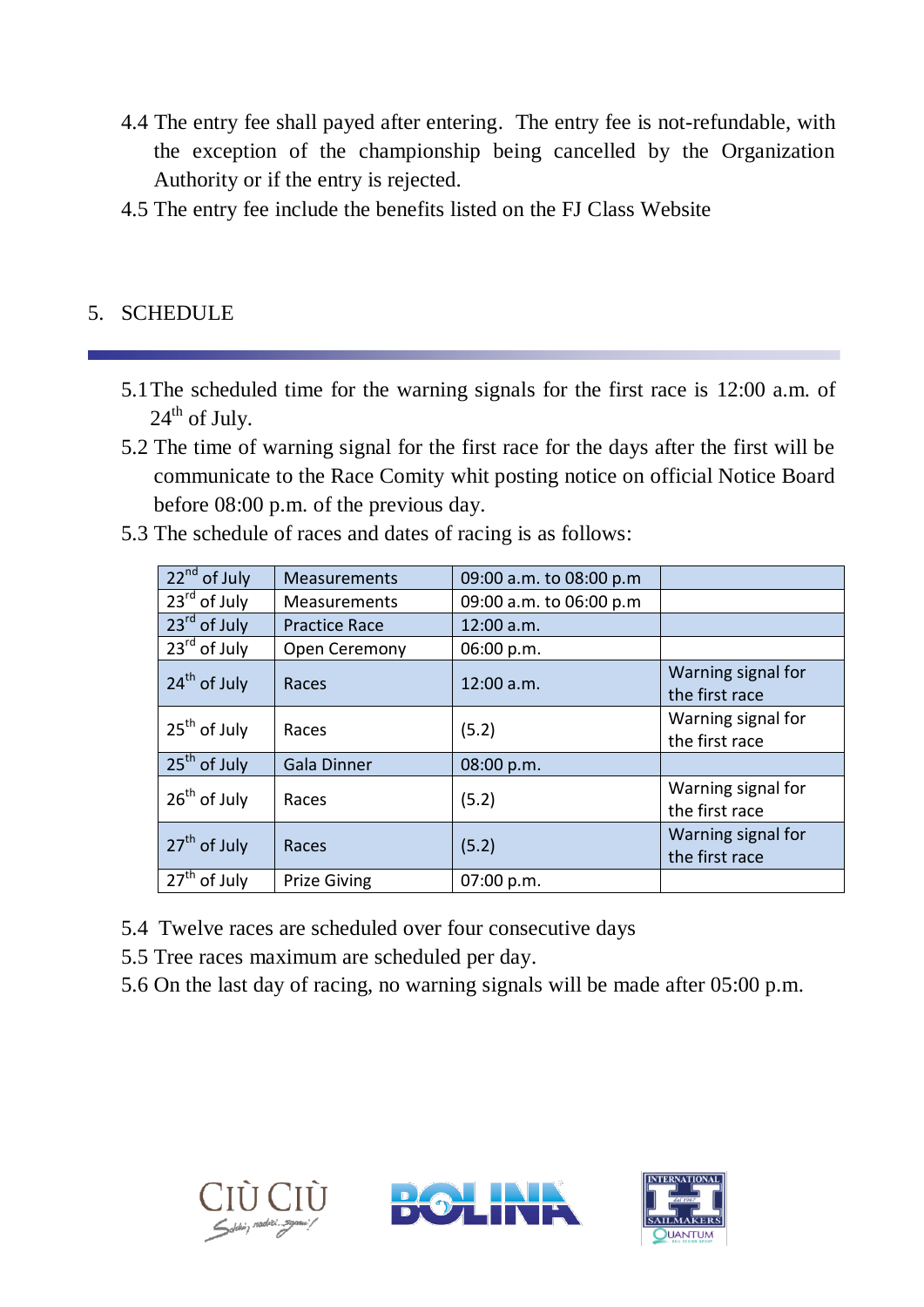#### 6. REGISTRATION

- 6.1 Registration for competitors, coaches and team leaders is scheduled as follows: registration begins:  $20<sup>th</sup>$  of July at 09:00 a.m. at the race office.
- 6.2 The race office will be open from Saturday  $20^{th}$  of July un to Sunday  $28^{th}$  of July from 09:00 a.m. 08:00 p.m. hrs.
- 6.3 On the first scheduled racing day a first skipper meeting will be given. Details will be published in the sailing instructions.

#### 7. MEASUREMENTS [NP]

- 7.1 Each boat shall produce a valid measurements or compliance certificate
- 7.2 All boats shall be measured during the measurements and inspections period as stated in Nr 5.3.
- 7.3 The Technical Committee may subject boats to random measurement checks. The technical committee will check the observance of the rules and safety equipment. The location and times for the measurement checks will be published in the sailing instructions or on the official notice board.
- 7.4 It will be possible to measure and stamp two main sail, two jib and two spinnaker for each boat.

#### 8. SAILING INSTRUCTIONS

8.1 Sailing instructions will be available at registration.

#### 9. VENUE

- 9.1 The event will be hosted at Porto San Giorgio, Italy
- 9.2 The race office will be at Lega Navale Italiana of Porto San Giorgio.
- 9.3 Attachment B shows the location of the Club





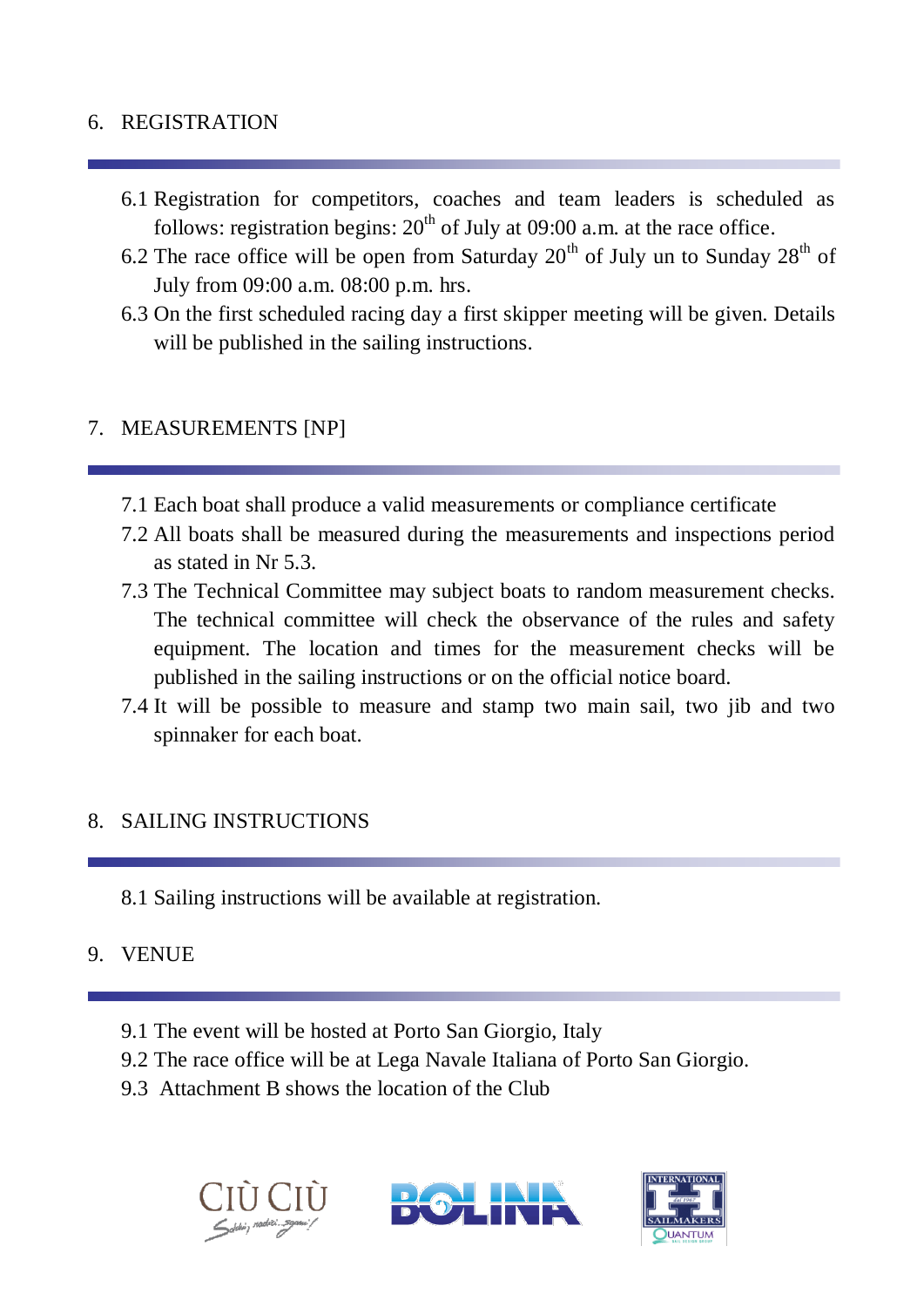#### 10. THE COURSES

10.1 The courses will be defined in the sailing instructions.

### 11. PENALTY SYSTEM

11.1 Decision of the International Jury will be final as provided in RRS 70.5

#### 12. INTERNATIONAL JURY

12.1 An international jury will be appointed on accordance with RRS 91(B).

#### 13. SCORING

- 13.1 Four (4) races are needed to validate the FJ World Championship.
- 13.2 When fewer than four races have been completed a boat's series score will be the total of her race scores. When four or more races have been completed, a boat's series score will be the total of her races score excluding her worst score. When nine or more races have been completed a boat's series score will be the total of her race scores excluding her worst two scores.

## 14. SUPPORT STAFF BOATS [NP]

- 14.1 All support persons must register by completing the registration form available at the Regatta Secretariat stating:
	- 1) The characteristics of boats;
	- 2) The acceptance of the "Rules for Support Staff Boats" described in the Sailing Instructions;
	- 3) The names of the accompanying Competitors.





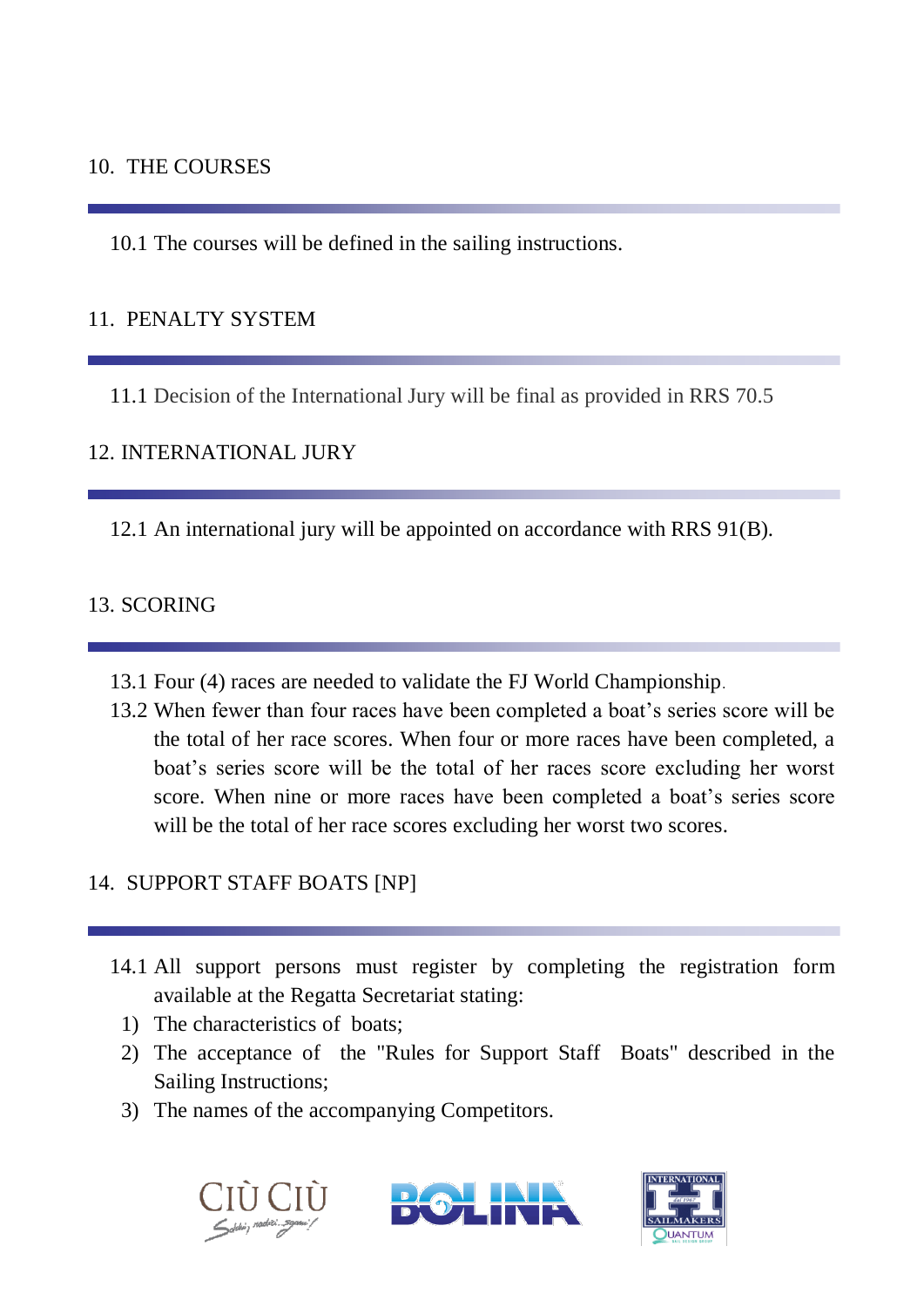The accredited Supporting Persons will be subject to the technical and disciplinary guidelines of the RC and the Jury which, in the event of an infringement, may act according to rule 64.4.

14.2 Registration fees is  $\epsilon$  50 for each boat.

## 15. BERTHING

15.1 Boats shall be kept in their assigned places or areas, as directed by the organizing authority

## 16. PRIZES

16.1 The first five will be awarded.

16.2 The first junior crew will be awarded; in absence of crew entirely juniors will be awarded the crew with a least one juniors member.

## 17. MEDIA RIGHTS, CAMERAS AND ELECTRONIC EQUIPEMENT

- 17.1 By participating in the event competitors automatically grant to the organizing authority the right in perpetuity to make, use and show, from time to time at their discretion, any motion pictures and live, taped or filmed television and other reproductions of the athlete during the period of the competition without compensation.
- 17.2 Competitors give absolute right and permission to IFJO, FJ CLASS ITALIA, Federazione Italiana Vela, LEGA NAVALE ITALIANA and the event sponsors to use, publish, broadcast or otherwise distribute for promotional, advertising or any other purpose, any images and sound recorded during the event of persons and boats free of any charge
- 17.3 Boats may be required to carry cameras, sound equipment and positioning equipment as specified and supplied by the organizing authority.
- 17.4 The top competitors may be required to attend a media press conference each day
	- 17.5 Competitors may be required to be available for interview at the regatta.





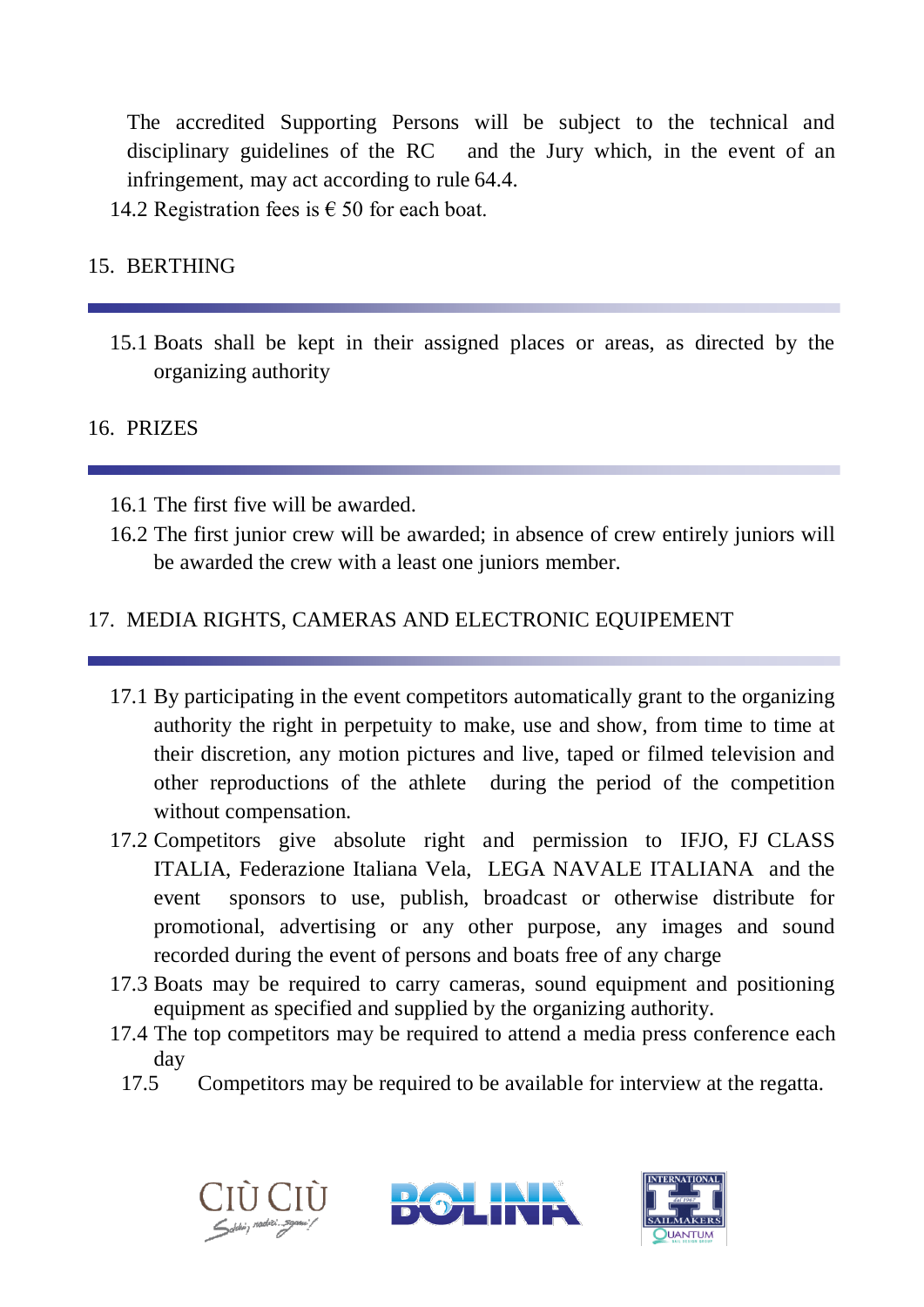## 18. RADIO COMUNICATIONS [DP] [NP]

18.1The WHF channel will be 9 a boat racing shall not make voice or data transmission and shall not receive voice or data communication that is not available to all boats. Exept whn is in comunication whit RC this rule also applies for smartphone en tablet

#### 19. LIMITATION OF LIABILITY

- 19.1 As per Fundamental Rule 4, the competitors participants take part in the race under their full and exclusive responsibility. The Competitors and their Supporters are solely responsible for the decision to take part or to continue the race. The Organizing Committee, the Race Committee, the Technical Committee, where present, the Jury and those who for whatever reason take part in organizing the event, decline any and all responsibility for damages that may be incurred by persons and/or things, both on the ground that in water, as a result of their participation in the Regatta referred to this Notice of Race. Competitors and their supporters decide on the basis of their skills, wind force, sea conditions, weather forecasts and anything else that must be expected of a good sailor, if they go out to sea and participate to the regatta, to continue it or to renounce it.
- 19.2 In cases of force majeure or on grounds of administrative orders or for safety reasons, the organizer is entitled to make changes in the realization of the event or to chancel the event, this does not constitute any liability by the organizer toward the participant.

#### 20. INSURANCE

20.1 Each participating boat shall be insured whit a minimum cover of 1.500.000  $\epsilon$ per incident or the equivalent.





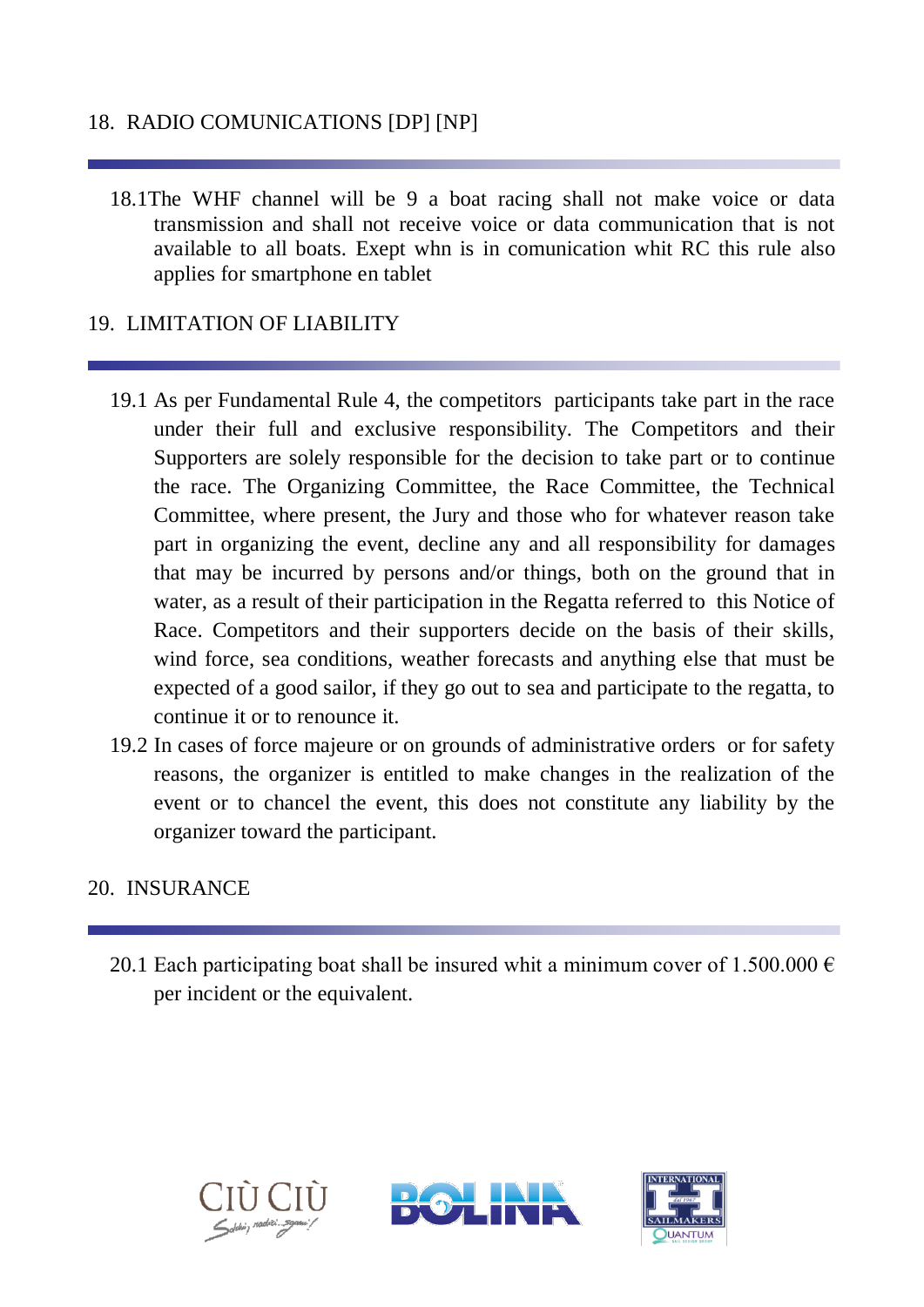### 21. RACING AREA

- 21.1. The race will take place in the sea area in front of the club. In case of adverse weather conditions the sailing place will be shifted at the Marina of Porto San Giorgio. In this case it can also be used for races the stretch of sea in front of the port.
- 21.2 Attachment C shows the racing areas

Attachment A) FIV Prescriptions

Attachment B) Club Location

Attachment C) Racing Area





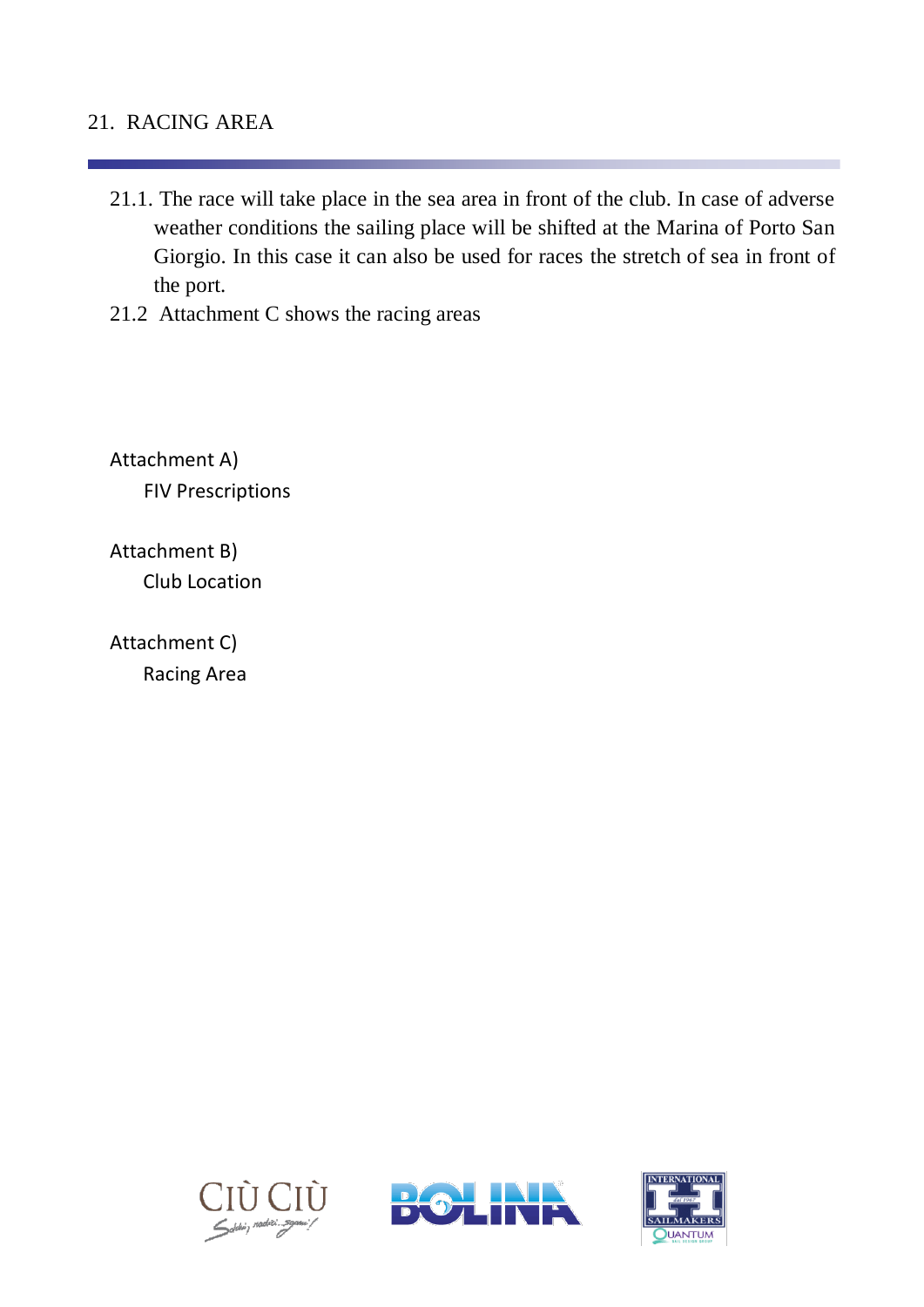## **FIV Prescriptions to**

**Racing Rules of Sailing 2017-2020**

With effect from 1. January 2017 FIV prescribes:

### **2. Rule 63.4 Conflict of Interest**

FIV prescribes that any member of the Protest Committee that is a relative to the first, second or third degree, or carrying out duties as a member of elected bodies and/or a racing class technician, instructor and/or coach of the Club of one of the *parties*, will be considered as having a Conflict of Interest under RRS 63.4 and shall not take any part in a hearing involving that *party*. Same prescription, by analogy, shall apply to umpired fleet races, match races, team races, radio sailing races and when Appendix P applies.

#### **4. Rule 67**

a) Each participating boat or sailor shall be insured with valid third-party liability insurance with a minimum cover of  $\epsilon$ 1.500.000,- per incident or the equivalent. However, for radio sailing, the minimum cover is **€50.000,-.**

b) Protest Committee, International Jury or appeal jury shall make their decision based exclusively on *The Racing Rules of Sailing*. Any issue of liability or claim for damages arising from an incident while a boat is bound by *The Racing Rules of Sailing* or by IRPCAS shall not be dealt with.

## **5. Rule 69**

FIV prescribes that, automatically and without any proceedings, all competitors having their eligibility suspended by other MNAs or by World Sailing are not eligible in any event held in Italy under the jurisdiction of the FIV.

## **6. Rule 70.5, Rule 89, Appendix N, Unappealable Juries, Race Committees.**

## **a) Events with not appealable Jury. Denial of the Right of Appeal under Rule 70.5 (a) and (b)**

FIV prescribes that denial of the right of appeal under RRS 70.5 (a) and (b) shall be approved by FIV before being included in the notice of race and in the sailing instructions. The request shall be made by the OA at least 60 days before the event and shall include the proposed names of all jury members. A copy of the FIV letter of approval shall be displayed on the official notice board.



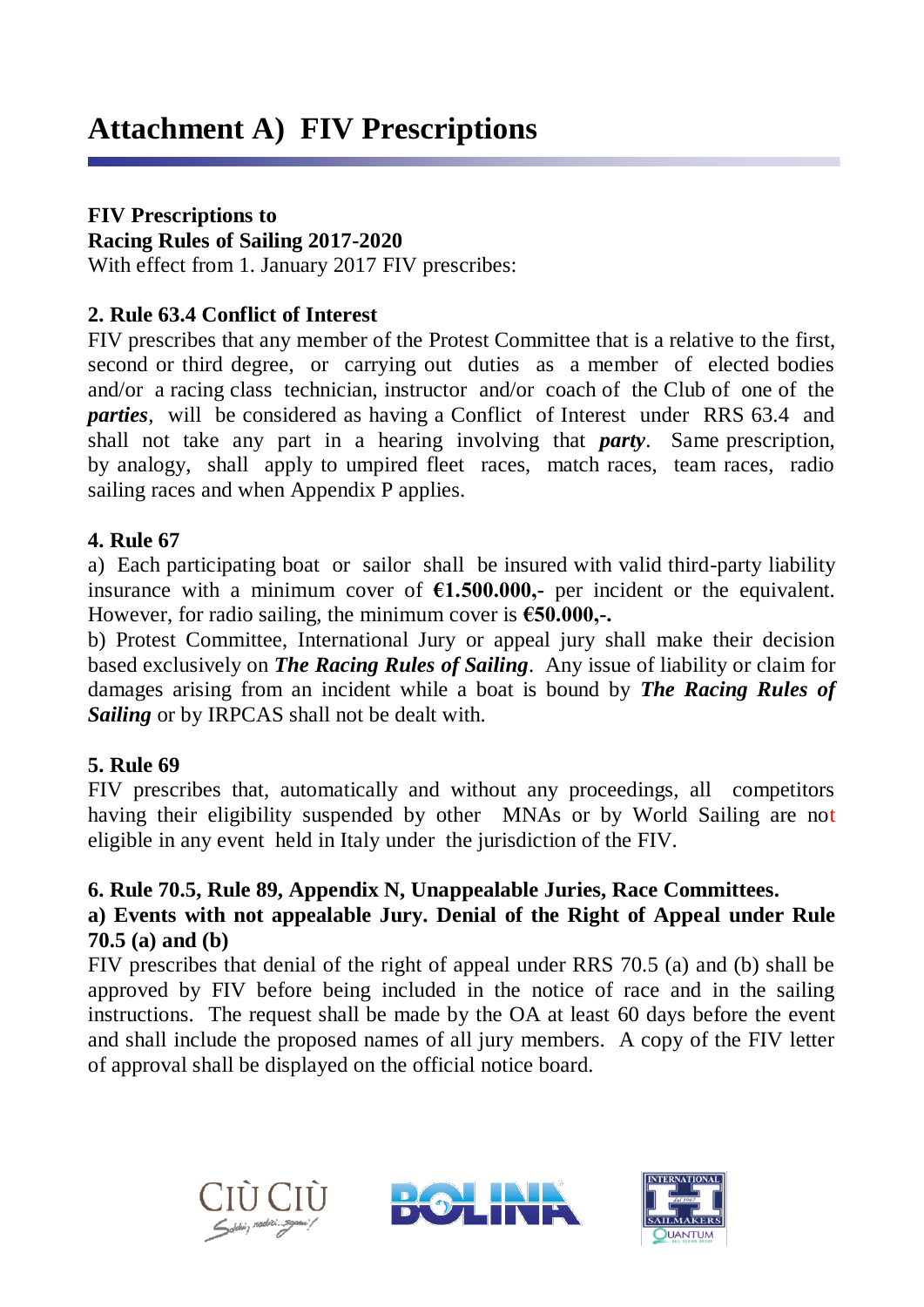For events where the Organizing Authority is the FIV, not appealable juries can be appointed by the FIV according to the RRS 89.2(b) and 70.5(b), without any request by affiliated clubs.

## **b) Appointment of International Juries**

Except for World Sailing events or when international juries are appointed by World Sailing under rules 89.2(c), international juries for events held in the waters within FIV jurisdiction, shall be appointed by the FIV prior to the issue of the notice of race. Requests for international juries shall be made at least 60 days before an event, and shall include the proposed jury members. A copy of the FIV's letter of appointment shall be displayed on the official notice board.

**c) Umpired events** (does not apply)

## **d) Appointment of Race Officers**

The appointment of the event PRO and ROs, excluding appointment made by World Sailing according to RRS 89.2(c), shall be made by FIV. Class Technical Delegate (CTD) and Class Course Representative (CCR) nominated by the international classes recognized by World Sailing may provide advice with regard to specific knowledge of the class (wind speed limit, course length, course changes,

*abandonment*, etc.) but the final decisions will be the sole responsibility of the PRO and RO appointed by FIV.

A copy of the FIV's letter of appointment shall be displayed on the official notice board.

## **9. Rule 88.2 Changes to the Racing Rules**

Except for event organized by World Sailing, FIV prescribed that for events held in the waters within FIV jurisdiction, notices of race and sailing instructions shall not change a prescription of the FIV, unless so authorised in writing by the FIV.

#### **10. Rule 89.1**

FIV prescribes that in all cases foreseen in RRS 89.1, points (d) to (h), for events held within Italian waters, his approval is mandatory. In addition, if the class is not recognized by the World Sailing and/or FIV itself, a special authorization to use Italian Race Officials in the Regatta is required.

## **11. Rules 89.2(c), 91(a) and (c), 92**

FIV prescribes that for the race Officials appointment his approval is needed.





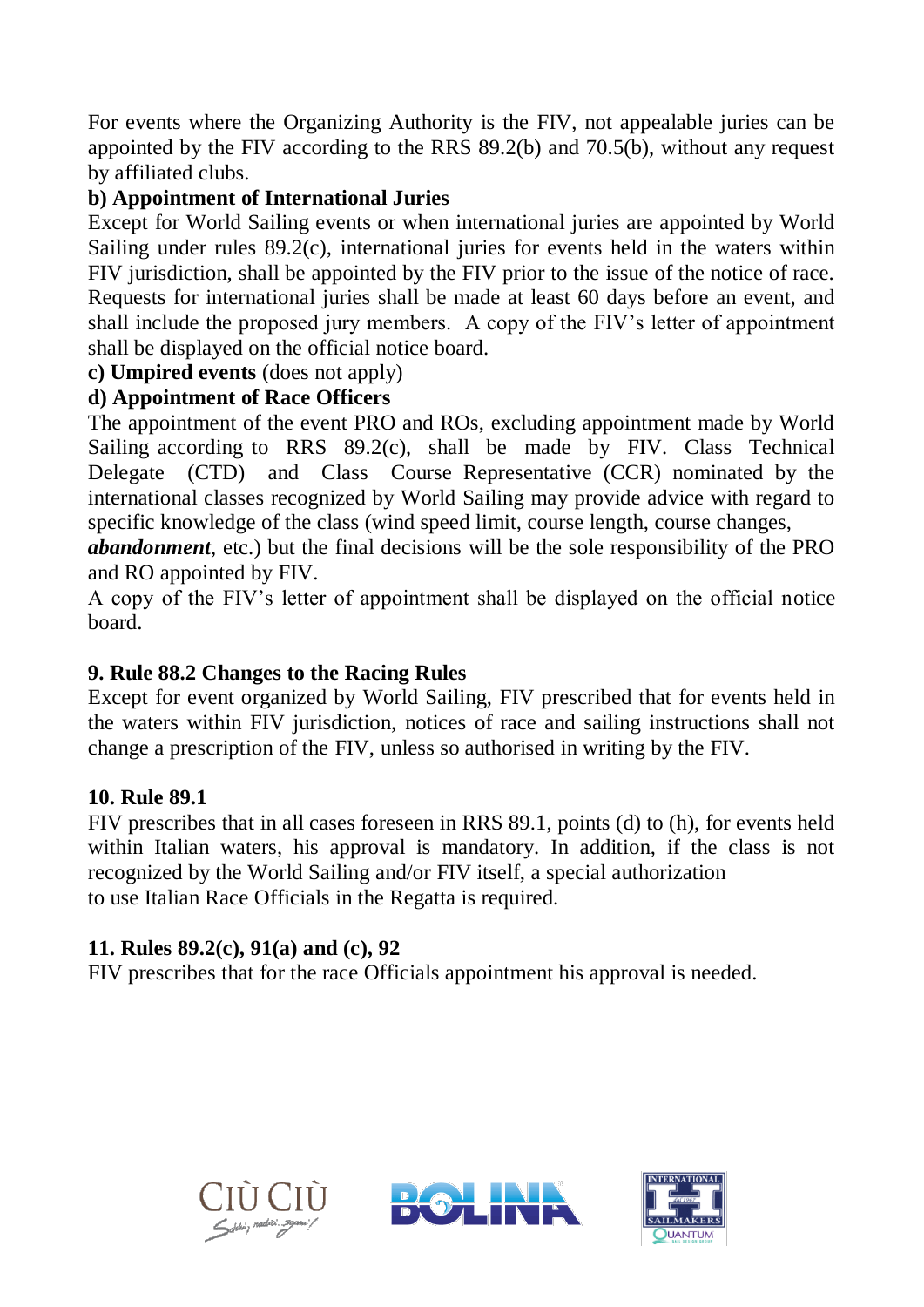## **Attachment B) Club Location**